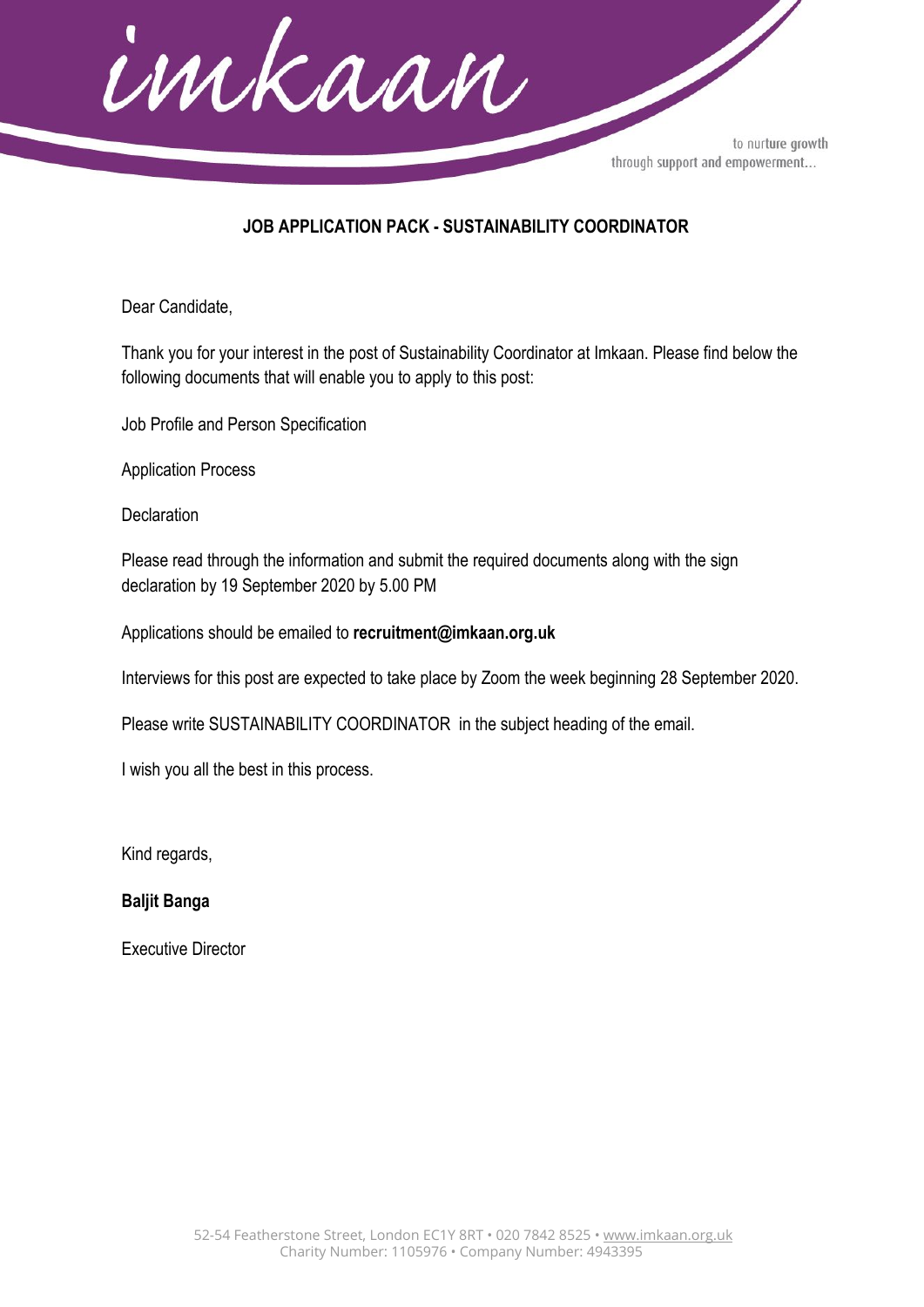#### ABOUT IMKAAN

Imkaan was established in 1998 to create a collaborative network for the specialist Black and minoritised women's sector. At the time, Black and minoritised women's organisations did not have a nationally representative body that could advocate on their behalf raising concerns about social justice, the need for greater equality and representation, and the disproportionate impact of funding and resourcing they experienced as a result of structural inequalities. Their voices were seldom heard in shaping policy and strategy and they were often barred from participation in local strategic decision making. They were not a part of the landscape but rather, the landscape was imposed on them, it failed to recognise their needs, and to advocate around their concerns. Imkaan was established to address the gap in representation and to develop itself as a community, sustainability and capacity resource for the sector. Two decades later, Imkaan is an established Black feminist organisation based in London, England. It is the only national second tier infrastructure support organisation to the Black minoritised women and girls' sector with membership in England, Scotland and Wales. Imkaan currently has a membership of 41 organisations.

Imkaan undertakes work around sustainability protecting services through support and strategic advocacy enabling organisations to deliver life-saving support to Black and minoritised women and girls. Imkaan works to achieve systemic change through the ongoing inclusion of Black and minoritised women and girls in all aspects of society. Imkaan works around human rights, social justice and equalities frameworks. Imkaan's approach to intersectionality identifies how multiple and interlocking oppression including age, class, caste, ethnicity, race, gender, sexual orientation, disability and migrant status among others affects the lives of women and girls. Through this approach Black and minoritised women and girl's lived experiences are not reduced to tick box exercises, redefined as fit one size fits all, or subjected to marginalisation. Using intersectionality, Imkaan moves Black and minoritised women and girls experiences from the margin to the centre. Imkaan's core activities have been developed around overlapping strands – members, development, research and strategic advocacy.

For more information about Imkaan, you are encouraged to visit the website at www.imkaan.org.uk where you will find resources, information and publications which will help you to understand who we are, what we do and how we work.

#### NOTE ABOUT COVID 19

At Imkaan we are currently working under lockdown conditions and while some sectors have eased restrictions, Imkaan continues to work remotely from home. The postholder will be required to comply with Imkaan's Health and Safety policies and ensure that any staff line managed by the postholder are supported during this time. As such, Imkaan is operating under remote working protocols covering all aspects of our work. The postholder will be required to relocate to the office once all emergency COVID 19 measures are lifted.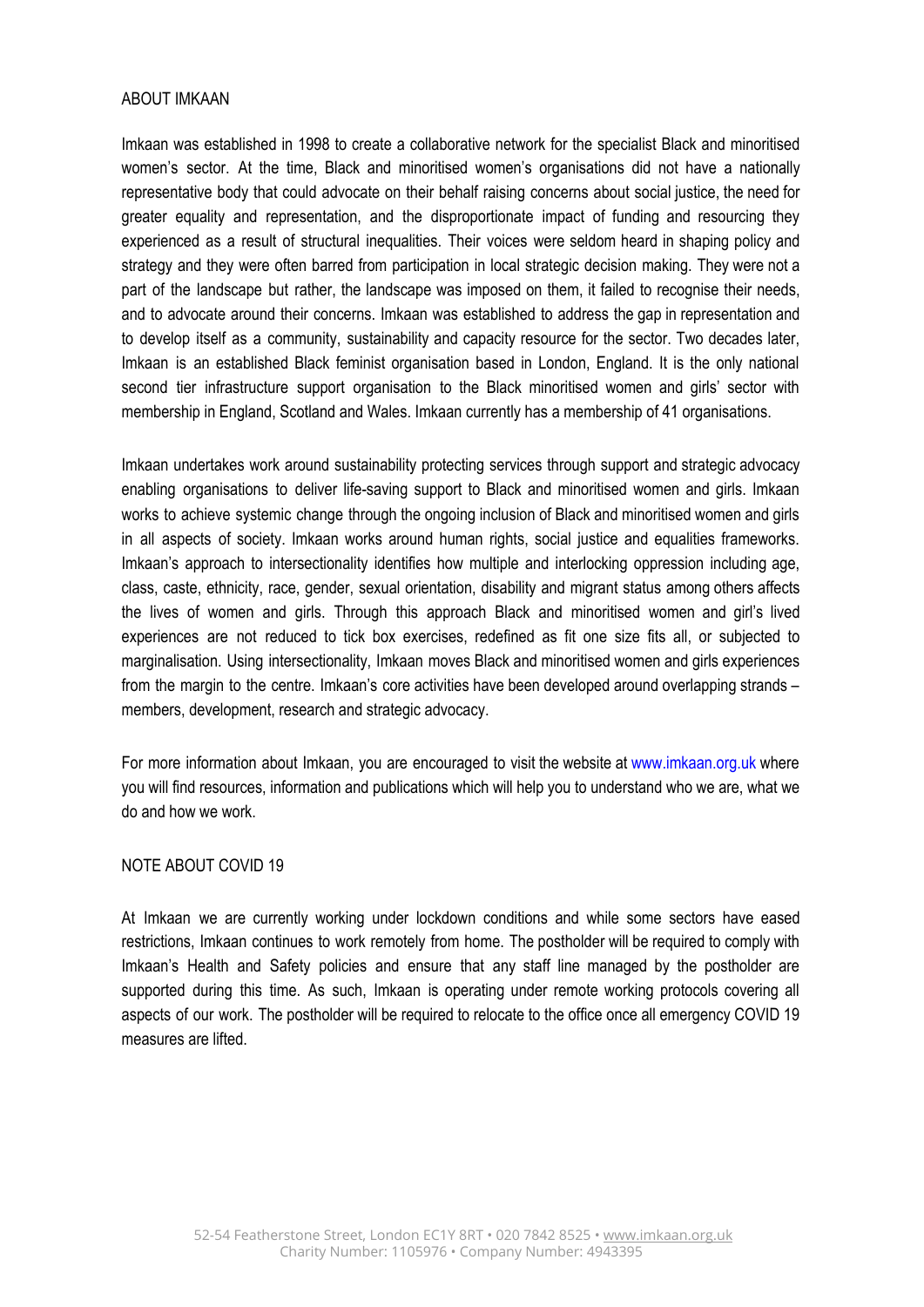## **SUSTAINABILITY COORDINATOR - JOB DESCRIPTION**

| Salary:     | £30,800 to £33,800                                    |
|-------------|-------------------------------------------------------|
| Hours:      | 35 hours                                              |
| Contract:   | Fixed Term contract to xxx                            |
| Location:   | Working Remotely Imkaan's London office               |
| Reports to: | Head of Training, Development & Member Sustainability |

#### **MAIN PURPOSE OF POST**

To strengthen the quality of support for Black and minoritised survivors of violence against women and girls (VAWG) in the UK providing sustainability support to existing and emerging Black and Minoritised Ending Violence Against Women and Girls organisations primarily in the North of England and delivering joint work with commissioners and partnerships.

- a) Enhancing the capacity and sustainability of specialist, dedicated Blacxk and minoritised ending VAWG organisations
- b) Contributing to the development and promotion of promising practice in this area
- c) Working to strengthen the Imkaan network of specialist, dedicated, Black and minortised ending VAWG organisations

#### **DUTIES AND KEY RESPONSIBILITIES**

#### **1. Sustainability work with members**

1.1 To meet the sustainability needs of members organisations through the provision of:

- direct one to one support with commissioning, tendering, outcomes monitoring, quality assurance, business planning and governance issues;

- providing information, training and resources;
- facilitating partnership and peer support arrangements.
- 1.2 To meet the particularly acute sustainability needs of unique specialist services for Black and minoritised women primarily in the North of England.
- 1.3 To support services in ensuring the provision of high quality services for survivors and their children through the use of appropriate quality frameworks.
- 1.4 To support service providers to measure and evidence their outcomes to local commissioners and position themselves as the expert bodies supporting local women and children affected by domestic abuse.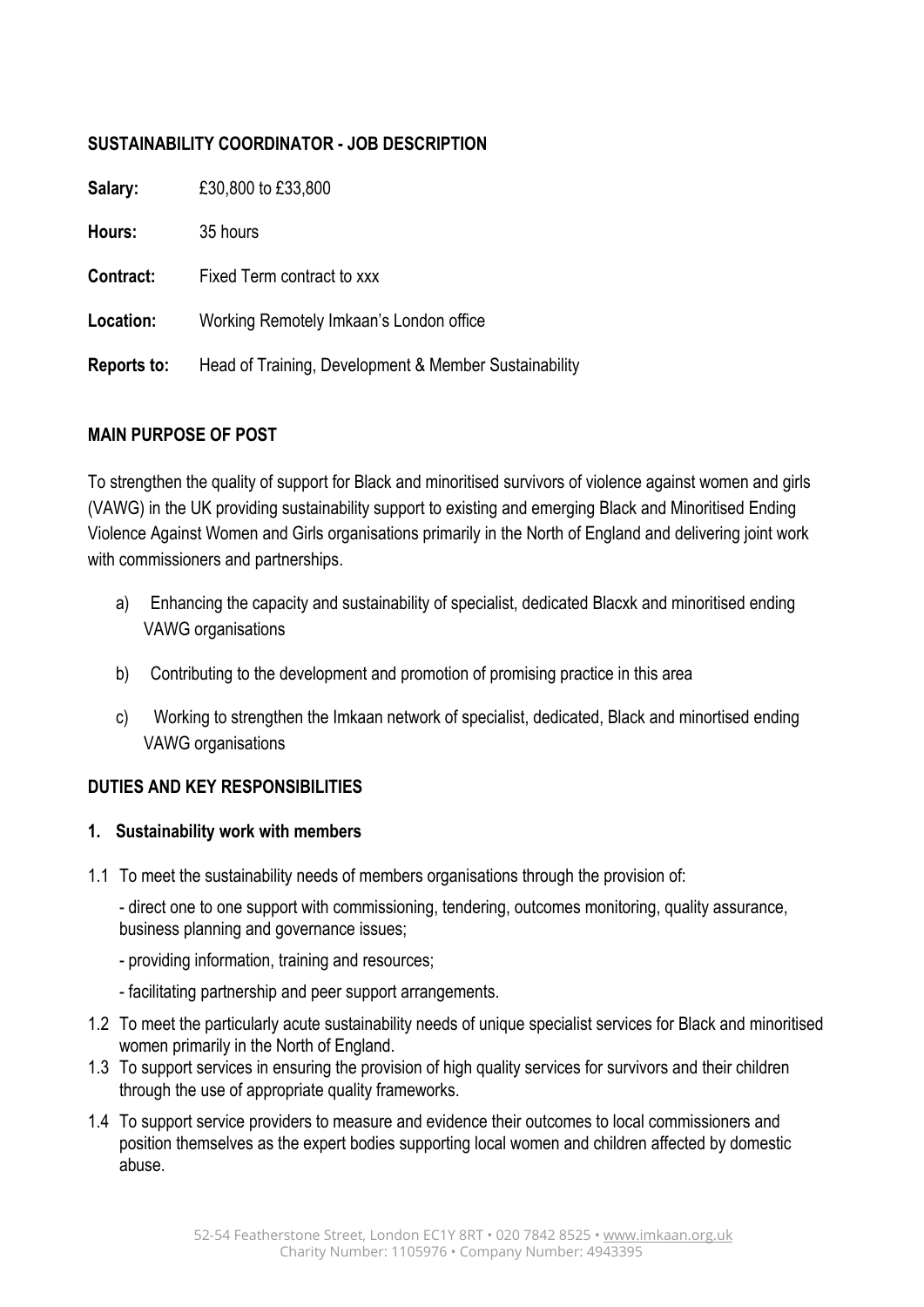- 1.5 To assist services to defend and articulate the added value of their additional specialist work such as work with children and young people; therapeutic work; complex need; and confidence building and life skills training.
- 1.6 To ensure services that offer support to male victims of domestic violence are safely delivered, seek quality standards relevant to their work.

## **2. Partnership working**

- 2.1 To support local specialist providers to develop partnership approaches to commissioning and tendering processes in order to secure the survival of unique specialist organisations.
- 2.2 To support local partnerships of Violence Against Women & Girls service providers to articulate a collective specialist sector voice to commissioners and other local stakeholders.

#### **3. Influencing commissioners**

- 3.1 To work with local commissioners and funders to improve commissioning practices and act as a bridge between local commissioners and local specialist services.
- 3.2 To build good relationships between national sector bodies and local commissioners to ensure that commissioning and procurement processes are informed by the expertise of national sector leaders.
- 3.3 To identify and analyse developments in law, policy and practice that may have an impact on commissioning practice and the sustainability of members' services.

#### **4. General Responsibilities**

- 4.1 To be responsible for ensuring the completeness, accuracy, robustness and timely production of all reports, briefings as appropriate
- 4.2 To ensure that any information shared whilst performing these duties is in line with Imkaan's data storage and collection protocols.
- 4.3 To act in accordance with Imkaan's organisational policies, procedures and ethos and to work within a framework of equality of opportunity and anti-discriminatory practice.
- 4.4 Compliance with the Health and Safety at Work Act, and taking reasonable care of personal safety and that of other persons and resources whilst at work
- 4.5 Attend and participate in regular training when required
- 4.6 To take direction on projects and priorities from your line manager, which may vary from time to time.
- 4.7 To link related work to the broader scope of the organisation and the values and ethos of Imkaan's work
- 4.8 Self-manage time and workload; including all administration such as, developing documents, spreadsheets, typing and photocopying
- 4.9 To attend and participate in regular supervision, team and other meetings as necessary
- 4.10 Undertaking any other duties, commensurate with the level of the role as may be reasonably requested by the line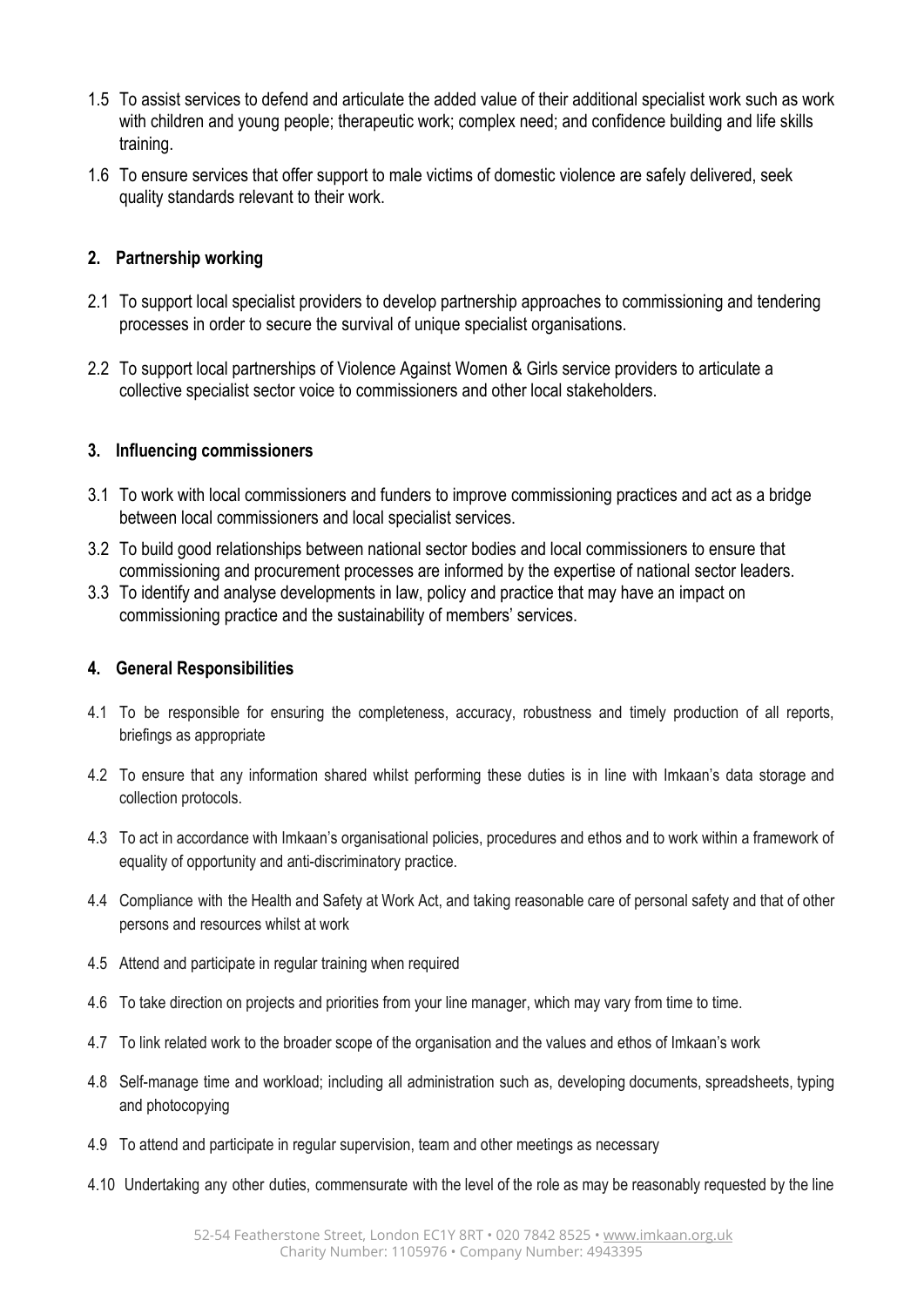manager or other appropriate person

4.11 To contribute to team meetings and organisational priorities, and to participate in supervision and other line management meetings

#### **5. Other**

This job requires regular travel across England and occasional unsocial hours\* please see COVID statement above. .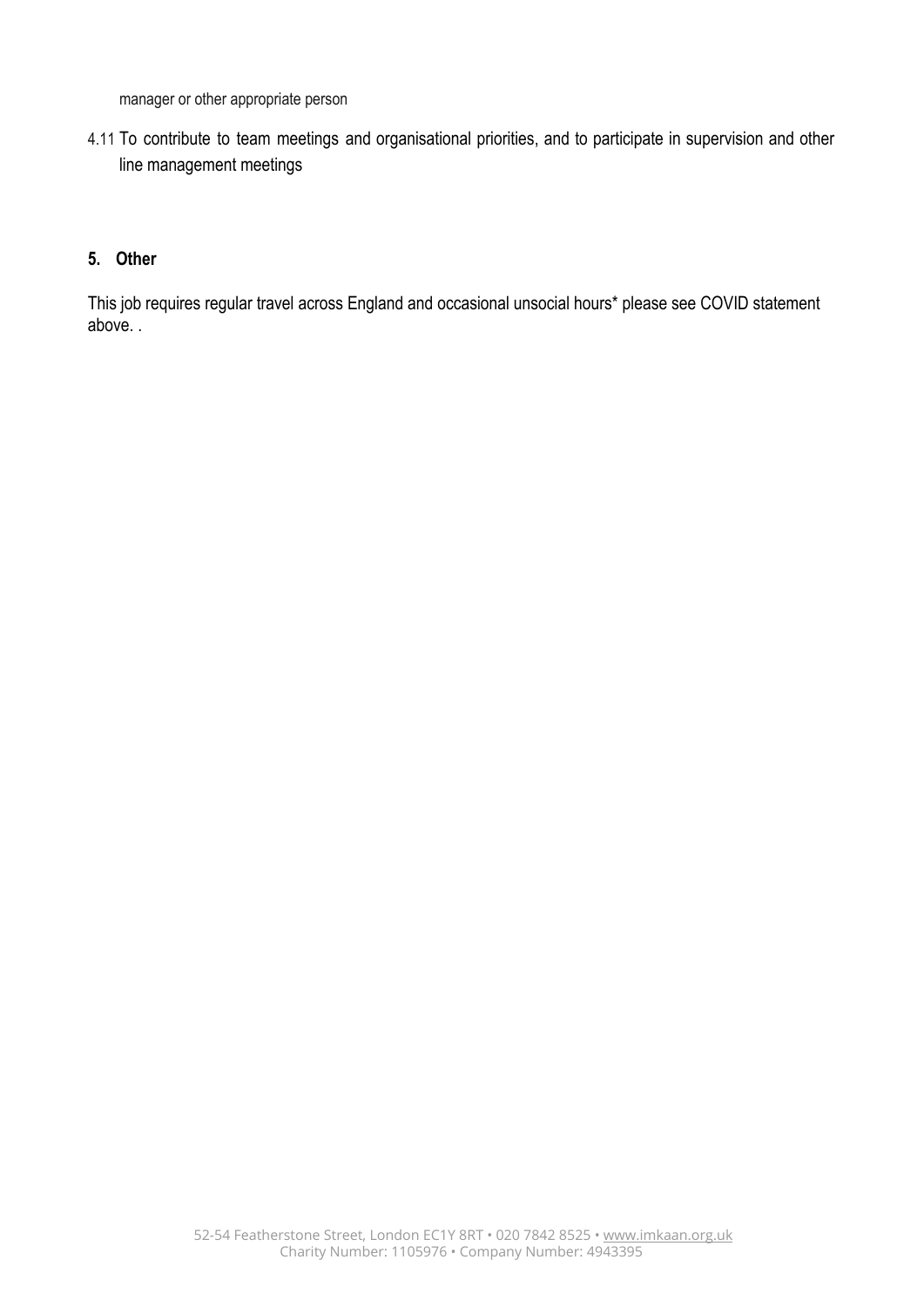# **SUSTAINABILITY COORDINATOR (Part-time North of England)**

#### **PERSON SPECIFICATION**

| <b>CRITERIA</b>  | <b>ESSENTIAL/</b><br><b>DESIRABLE</b>                                                                                                                                                                 |                  |  |  |
|------------------|-------------------------------------------------------------------------------------------------------------------------------------------------------------------------------------------------------|------------------|--|--|
|                  | <b>EXPERIENCE</b>                                                                                                                                                                                     |                  |  |  |
|                  | 1. Extensive experience of working in Black ad minoritised women's frontline organisations<br>addressing Violence Against Women and Girls (VAWG)                                                      | Essential        |  |  |
| 2.               | Experience of providing and/or managing direct services to survivors of violence against<br>women and girls.                                                                                          | Essential        |  |  |
|                  | 3. Experience of negotiating and developing partnerships between organisations in the<br>voluntary sector.                                                                                            | Essential        |  |  |
|                  | 4. Experience of implementing measures to positively promote equality and address<br>discrimination in service provision.                                                                             | Essential        |  |  |
| 5.               | Experience of service delivery within a quality assurance framework.                                                                                                                                  | Desirable        |  |  |
| 6.               | Experience of outcomes monitoring, data collection and evaluation.                                                                                                                                    | <b>Desirable</b> |  |  |
| 7.               | Experience of writing and producing briefings, tenders, funding bids, reports or other<br>information resources for a variety of audiences.                                                           | Essential        |  |  |
|                  | 8. Experience of managing projects within a set timeframe and with clear outputs.                                                                                                                     | Essential        |  |  |
| <b>SKILLS</b>    |                                                                                                                                                                                                       |                  |  |  |
| 9.               | Excellent verbal communication skills at a variety of levels to a wide range of audiences.                                                                                                            | Essential        |  |  |
|                  | 10. A high standard of writing skills including producing reports and briefing papers.                                                                                                                | Essential        |  |  |
|                  | 11. Ability to plan and deliver projects within a set timeframe and with clear<br>outputs/outcomes.                                                                                                   | Essential        |  |  |
|                  | 12. Ability to provide training and support to whole teams and partnerships.                                                                                                                          | Essential        |  |  |
|                  | 13. Ability to analyse complex information and identify the implications for women and<br>children affected by domestic violence and the services supporting them.                                    | Essential        |  |  |
|                  | 14. Ability to work on own initiative to meet objectives in a complex, changing environment<br>and to plan, initiate, manage and evaluate projects.                                                   | Essential        |  |  |
|                  | 15. Highly computer literate and proficient in word-processing, email, spreadsheets,<br>databases and Website technology, preferably in a Windows based environment.                                  | Desirable        |  |  |
| <b>KNOWLEDGE</b> |                                                                                                                                                                                                       |                  |  |  |
|                  | 16. Knowledge of the specific impacts of VAWG on Black and minoritised women survivors                                                                                                                | Essential        |  |  |
|                  | 17. A very good understanding of the experiences and needs of women and children<br>affected by domestic and sexual violence.                                                                         | Essential        |  |  |
|                  | 18. Excellent understanding of the role of specialist services to support women and children<br>at risk of violence against women and girls, and the role of the Imkaan member services'<br>networks. | Essential        |  |  |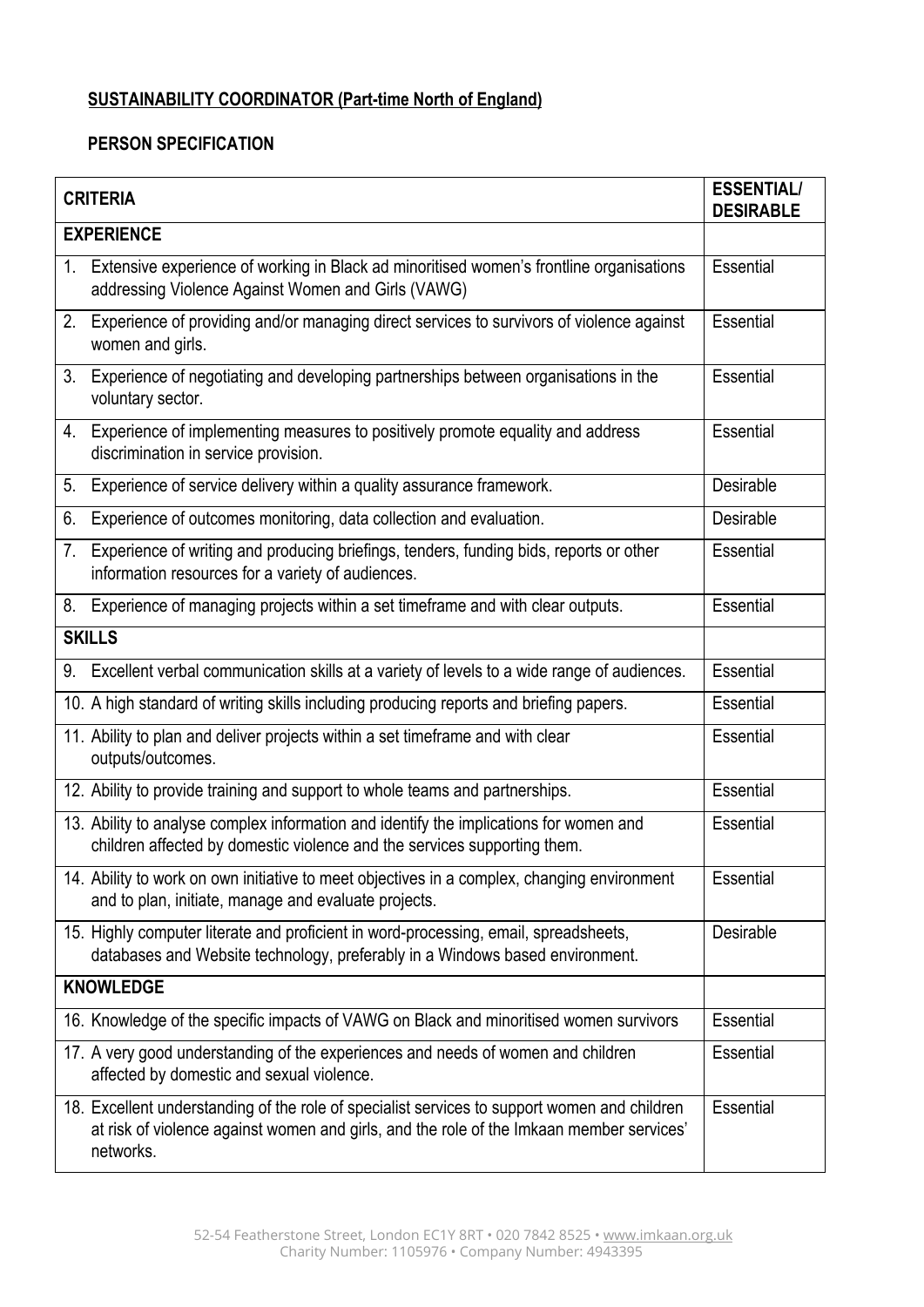| 19. Understanding of intersectionality and the impacts of other forms of oppression on those<br>experiencing violence against women and girls. | Essential        |
|------------------------------------------------------------------------------------------------------------------------------------------------|------------------|
| 20. Knowledge of quality frameworks appropriate to domestic violence services.                                                                 | Desirable        |
| 21. Knowledge of outcomes frameworks and measurement systems for evidencing the<br>impact of service delivery.                                 | <b>Desirable</b> |
| 22. Knowledge of national and local commissioning and procurement processes relevant to<br>domestic and sexual violence services.              | Essential        |
| 23. An understanding of the role of local strategic partnerships in the procurement of local<br>services.                                      | Essential        |
| <b>OTHER</b>                                                                                                                                   |                  |
| 24. Able to demonstrate a commitment to, and understanding of, the aims and objectives of<br>Imkaan.                                           | Essential        |
| 25. Commitment to anti-discriminatory practice and promoting equality.                                                                         | Essential        |
| 26. Willingness to travel regularly and work occasional weekends and evenings as required.                                                     | Essential        |
| 27. Able to work from home on a regular basis.                                                                                                 | Essential        |
| <b>EDUCATION/QUALIFICATIONS</b>                                                                                                                |                  |
| 28. No formal qualifications are required for this role although evidence of relevant learning is<br>advantageous.                             |                  |

## APPLICATION PROCESS

To apply to this post please submit the following:

A Curriculum Vitae and cover letter Personal Statement (see form below) Declaration (see form below) Recruitment Equality and Diversity Monitoring Form (download and complete separately and submit with the application)

#### PERSONAL STATEMENT

Please submit a personal statement detailing your responses to the following questions: (1) How do you meet the job profile and person specification for this post? (2) Why do you want to work for Imkaan? (3) What contributions would you like to make to our work? (4) What is your understanding of intersectionality.

Requirements for the personal statement: Please do not exceed four pages and use 1.15 line spacing.

#### DECLARATION

To the best of my knowledge all of the particulars I have given are true. I understand that the completion of this form does not guarantee employment, that any false statement may disqualify me from employment to render me liable to summary dismissal. I also understand that no offer of employment made to me will be binding unless confirmed to me in writing. For the purpose of the Data Protection Act 2018, I give my consent to the holding and processing of my personal data by the Organisation for all purposes relating to the recruitment and